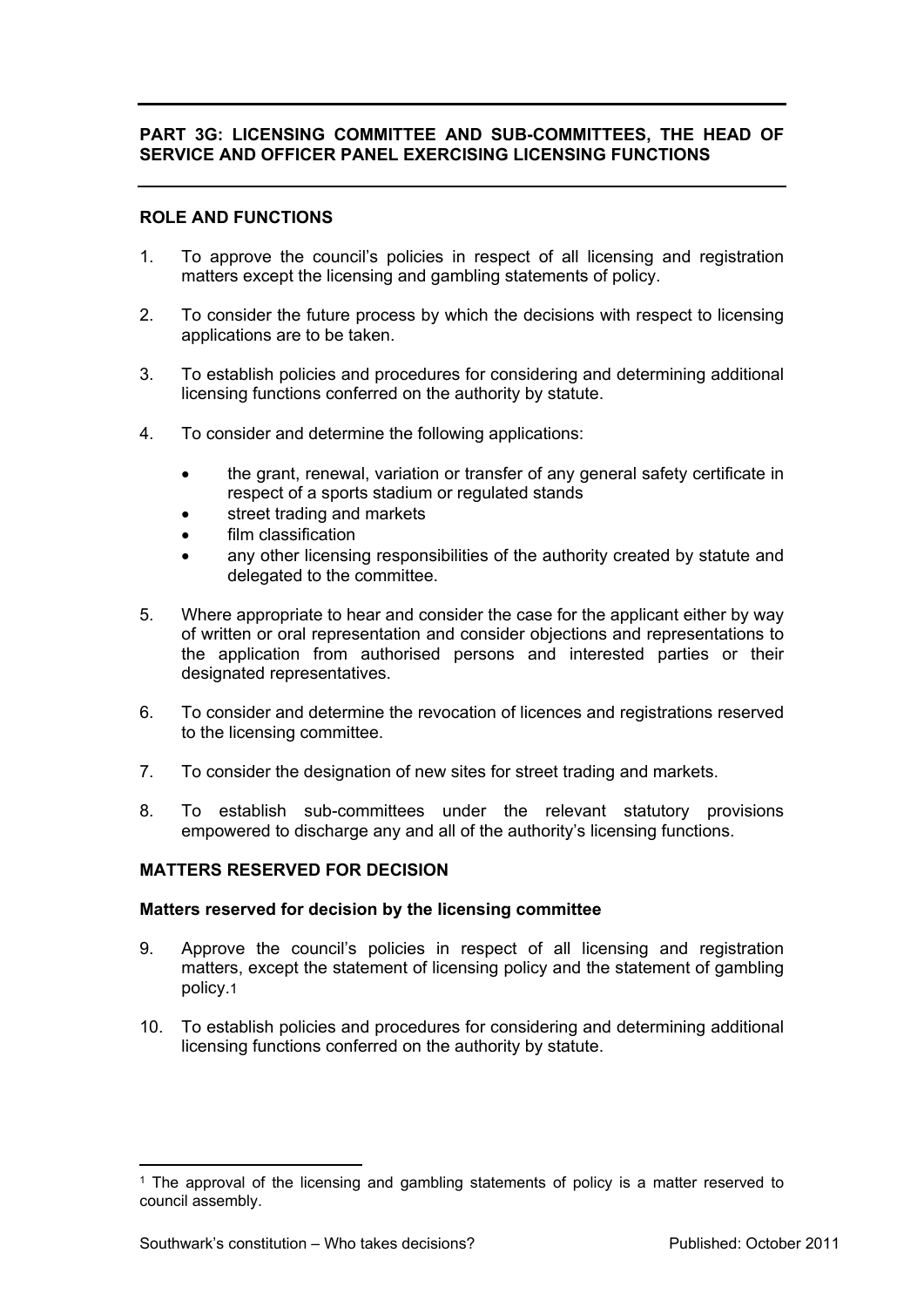## **Matters reserved for decision by the licensing committee and its subcommittees**

#### Licensing Act 2003

- 11. Any application for a personal licence which is the subject of a police objection.
- 12. Any application for a personal licence by a person with unspent criminal convictions.
- 13. Any application for a premises licence or a club premises certificate which is the subject of a relevant representation.
- 14. Any application for a provisional statement which is the subject of a relevant representation.
- 15. Any application to vary a premises licence or club premises certificate which is the subject of a relevant representation, except a minor variation.
- 16. Any application to vary a premises licence or club premises certificate which is the subject of a relevant representation.
- 17. Any application to vary a designated premises supervisor which is the subject of a police objection.
- 18. Any application for a transfer of a premises licence which is the subject of a police objection.
- 19. Any applications for interim authorities which are the subject of a police objection.
- 20. Any application to review a premises licence or club premises certificate.
- 21. Any decision to object when the local authority is a consultee and not the relevant authority considering the application.
- 22. Any determination of a police objection to a temporary event notice.

### Gambling Act 2005

- 23. Any application for a premises licence where representations have been received and not withdrawn.
- 24. Any application for a variation to a licence where representations have been received and not withdrawn.
- 25. Any application for a transfer of a licence where representations have been received from the Gambling Commission.
- 26. Any application for a provisional statement where representations have been received and not withdrawn.
- 27. Any application to review a premises licence.
- 28. Any application for a club gaming/club machine permits where representations have been received and not withdrawn.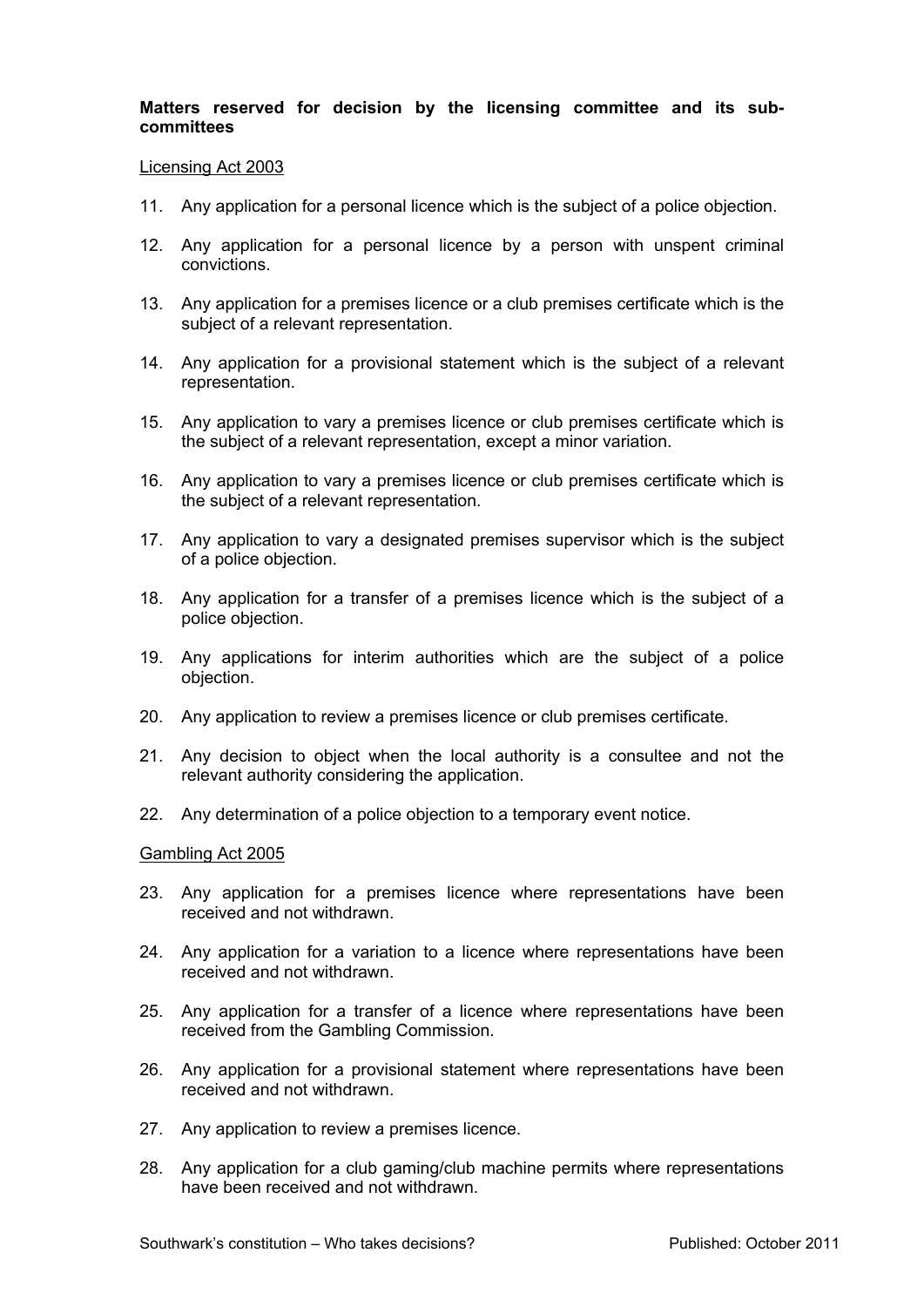- 29. Cancellations of club gaming/club machine permits.
- 30. Decision to give a counter notice to a temporary use notice.

### **Other reserved decisions**

- 31. Any application for the grant, renewal, variation or transfer of any sex establishment licence.
- 32. New designations for sites for street trading and markets.
- 33. Revocation of street trading licences and markets.
- 34. To determine the revocation of any licence following successful prosecution of the holder for breach of licence terms, conditions and restriction.
- 35. Any application for consent to provide hypnotism or like entertainment.
- 36. Any application for the grant, renewal, variation or transfer of any general safety certificate in respect of a sports stadium or regulated stands.
- 37. Any application for the grant, renewal or variation of any scrap metal licence which involves the applicant making representations.
- 38. Revocation of any scrap metal licence.

### **Matters delegated to the head of service and considered by the licensing officer panel**

The panel to make recommendations to the head of service on the following matters:

- 39. All films submitted for local classification under the Cinemas Act 1985.
- 40. Any opposed application for the grant, renewal or transfer of a special treatments licence.

## **Matters delegated to the head of service**

- 41. Any minor variation to a premises licence or club premises certificate where such variations will not impact adversely on the licensing objectives, falling into the following categories:
	- Minor change to the structure or layout of a premises
	- Small adjustments to licensing hours
	- The removal of out of date, irrelevant or unenforceable conditions or addition of volunteered conditions
	- The addition of certain licensable activities such as the addition of live music unless there is likely to be an adverse impact on the licensing objectives.

# **Notes**

a) All matters not reserved as above are delegated to the appropriate chief officer, head of service or business unit manager. All matters reserved to the licensing officer panel can always be decided by the licensing committee or its subcommittees.